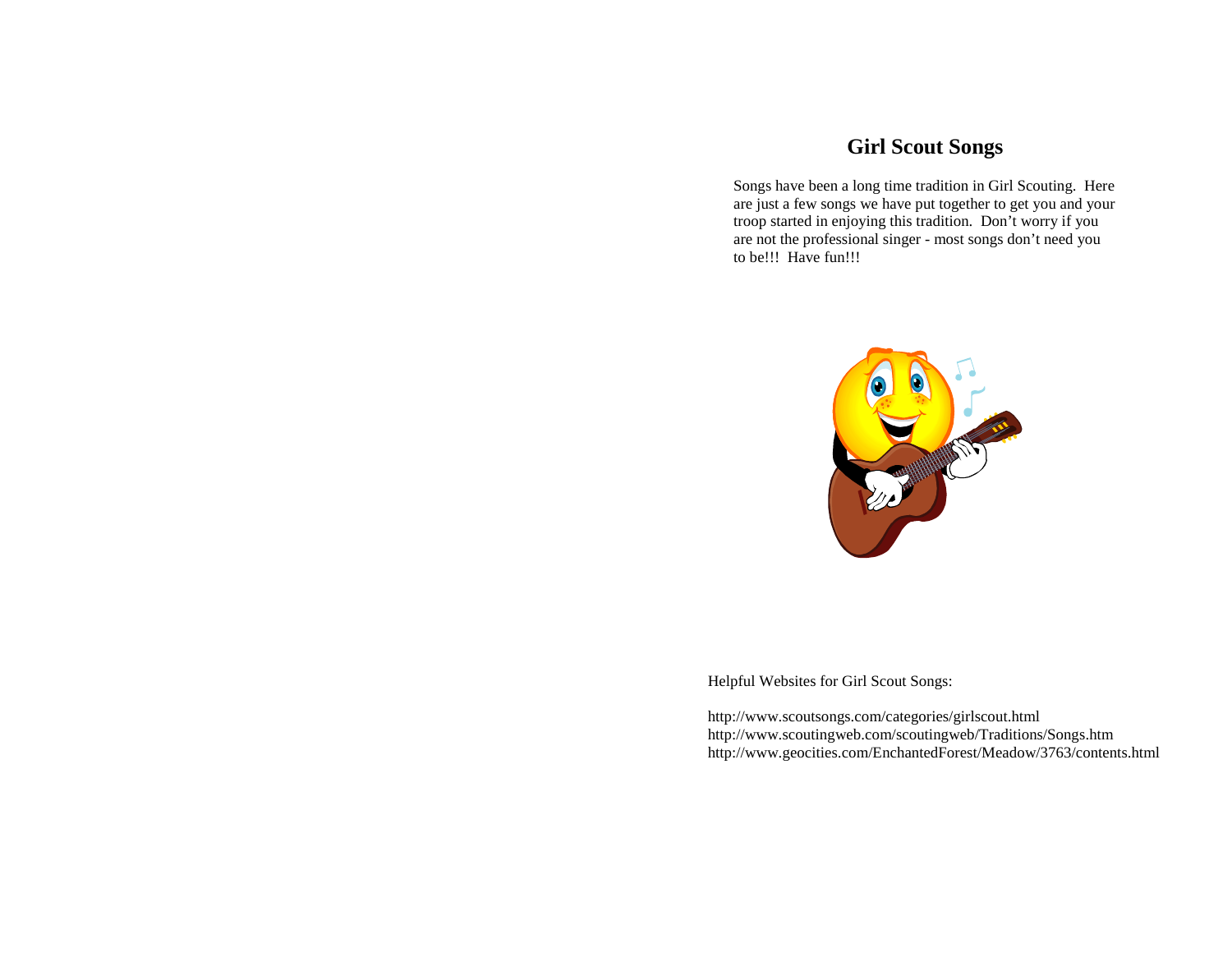### **Ceremony Songs**

# **On My Honor**

**(Girl Scout Version)**

*Chorus* :

On my honor, I will try. There's a duty to be done and I say aye. There's a reason to be here for a reason above. My honor is to try and my duty is to love.

People don't need to know my name. If I've done any harm, then I'm to blame. If I've helped someone, then I've helped me. And I've opened up my eyes to see.

#### *Chorus*

I've tucked away a song or two. If you're feeling low, there's one for you. If you need a friend, then I will come. And there's many more where I come from.

#### *Chorus*

Friendship is the strangest thing if you keep it to yourself, no reward will bring but you gave it away, you gave it to me and from now on great friends we'll be

#### *Chorus*

Come with me where the fire burns bright, We can even see better by the candle's light. And we'll find more meaning in a campfire's glow, Than we've ever found in a year or so.

#### *Chorus*

We've a promise to always keep. And to pray "Softly Falls" before we sleep. We are Girl Scouts together and when we're gone, We'll still be trying and singing this song.

#### *Chorus*

### **Make New Friends**

Make new friends, but keep the old. One is silver, the other is gold. A circle is round, it has no end.

That's how long, I will be your friend.

A fire burns bright, it warms the heart. We've been friends, from the very start.

You have one hand, I have the other. Put them together, We have each other.

Silver is precious, Gold is too. I am precious, and so are you.

You help me, and I'll help you and together we will see it through.

The sky is blue The Earth is green I can help to keep it clean

Across the land Across the sea Friends forever We will always be

### **When E're You Make a Promise**

can be sung as a round

**Ceremony Songs**

When e're you make a promise, Consider well it's importance, And when made, Engrave it upon your heart!

### **She Wears a "G"**

Oh, a good Girl Scout is hard to beat She looks 100% from head to feet She's got that smile, that style, that winning way When you look at her you'll recognize her and you'll say Now there's a girl I'd like to know She's got that good old Girl Scout pep and go Just to look at her is quite a treat It's hard to beat a good Girl Scout

She wears a G for generosity. She wears an I for interest, too. She wears an R for real sportsmanship. She wears and L for loyalty, for loyalty! She wears an S for her sincerity. She wears a C for courtesy. She wears and O - U -T for outdoor life, outdoor life. And that Girl Scout is Me!

### **Girl Scouts Together**

Girl Scouts together, that is our song Winding the old trails, rocky and long Learning our motto, living our creed We're Girl Scouts together in every good deed

Girl Scouts together, happy are we Friendly to neighbors, far o'er the sea Faithful to country, loyal to home We're Girl Scouts together wherever we roam.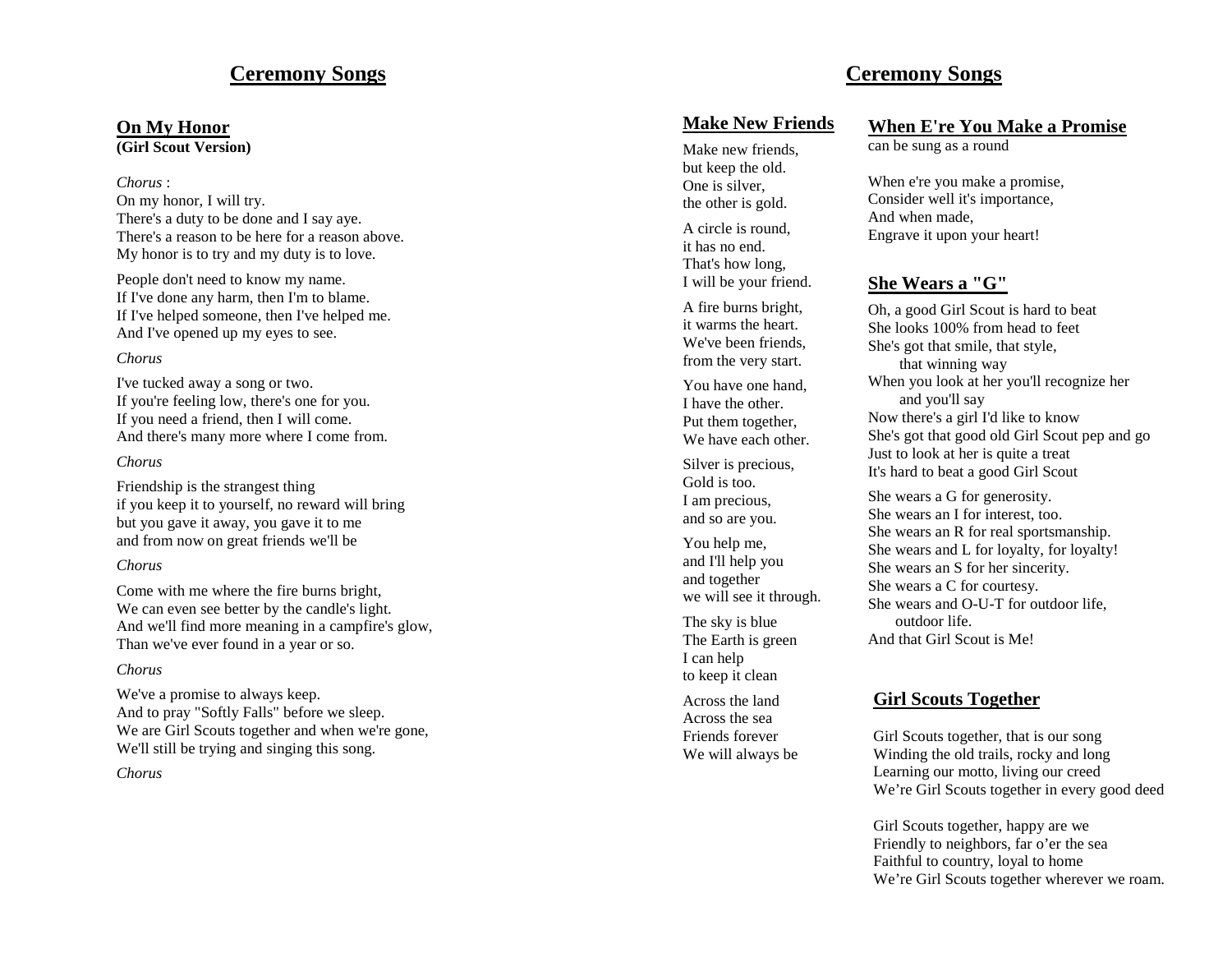# **Camp Songs**

### **The Moose Song**

There was a great big moose He liked to drink a lot of juice There was a great big moose He liked to drink a lot of juice

#### Chorus:

Singing Woah-oh woah Way-oh, way-oh, way-oh Way-oh, way-oh Way-oh, way-oh, way-oh

The moose's name was Fred He liked to drink his juice in bed The moose's name was Fred He liked to drink his juice in bed

#### Chorus

He drink his juice with care But he spilt some in his hair He drink his juice with care But he spilt some in his hair

#### Chorus

Now he's a sticky moose Full of juice. He's a moose On the loose!

### **Tarzan**

This is a repeat song

Tarzan, Was swinging on a rubber band, Tarzan, Smacked into a frying pan, Ouch that huyts Now Tarzan has a tan And he hope it don't peel Like a ba-nana.

Jane, Riding on a bullet train, Jane Smacked into an aeroplane Ouch that huyts Now Jane has a pain, And Tarzan has a tan And he hope it don't peel Like a ba-nana

#### Cheeta, dancing to the beata, Cheeta Got eaten by an amoeba , Ouch that huyts Now Cheeta is Velveta, and Jane has a pain, And Tarzan has a tan And he hope it don't peel Like a ba-nana

Shamu, swimming in the ocean blue, Shamu Crashed into a red canoe, Ouch that huyts Now Shamu's gonna sue, and cheeta is Velveta, and Jane has a pain, and Tarzan has a tan. And he hope it don't peel Like a ba-nana.

# **Camp Songs**

#### **Everywhere We Go**

Everywhere we go People want to know Who we are And where we come from So we tell them We are the Girl Scouts (or troop/unit name) Mighty, mighty Girl Scouts (troop/unit name) And if they can't hear us We'll shout a little louder

#### **40 Years on an Ice Berg**

(this is a repeat after me song)

40 years on an ice berg Bumping along with the tide Nothing to wear but pajamas Nothing to do but slide

I think it's getting cold out The wind is beginning to bite I think I will go out And hug (1,2...) polar bears tonight. (girls hug that many girls)

Last verse: And hug myself tonight.

#### **Iggle Wiggle**

Can you iggle, can you wiggle, can you jump back and giggle Can you strut, can you hut, do the butt, hit it!

Yes, I can iggle, I can wiggle....

But can you smile, can you frown, can you Bobby Brown Can you surf, can you Nerf, can you Sing like a Smurf, hit it! (La, la, la, la…)

Yes, I can smile, I can frown…

But can you rake, can you break, can you Move like a snake Can you tap, can you clap, can you Bust out in a rap, hit it! (rap sounds)

Yes I can rake, I can break...